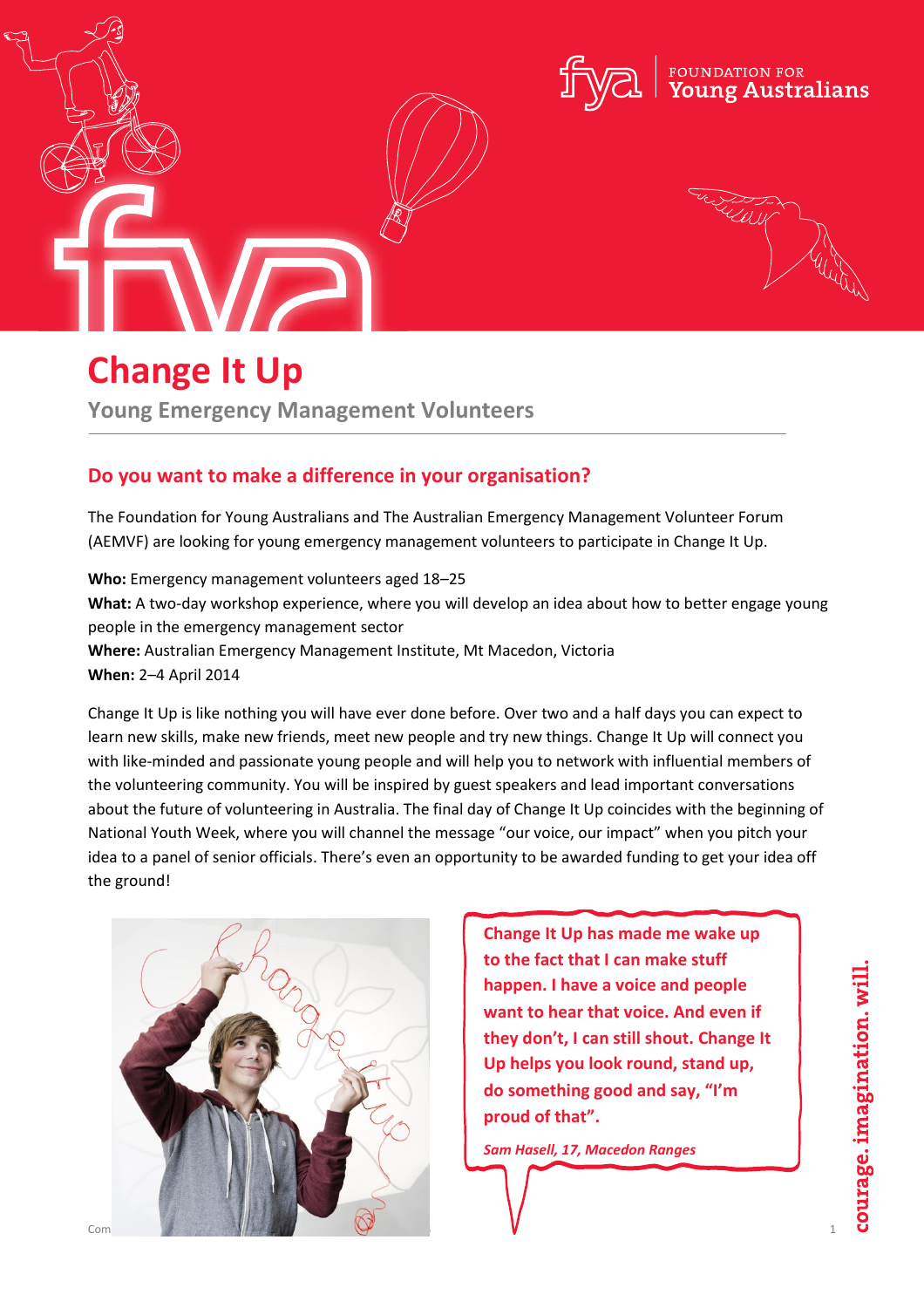**CHANGE IT UP — YOUNG EMERGENCY MANAGEMENT VOLUNTEERS**



| Who are you? |  |
|--------------|--|
|--------------|--|

| Full name:     |                                                                                                                      |  |  |
|----------------|----------------------------------------------------------------------------------------------------------------------|--|--|
| Address:       | <u> 1980 - Johann Barbara, martin a</u>                                                                              |  |  |
|                |                                                                                                                      |  |  |
| Date of birth: | <u> 1989 - Jan Stein Stein Stein Stein Stein Stein Stein Stein Stein Stein Stein Stein Stein Stein Stein Stein S</u> |  |  |
| Phone:         |                                                                                                                      |  |  |
| Email:         |                                                                                                                      |  |  |

Which emergency management organisation do you volunteer with? (please include name of club, brigade, unit etc.)

\_\_\_\_\_\_\_\_\_\_\_\_\_\_\_\_\_\_\_\_\_\_\_\_\_\_\_\_\_\_\_\_\_\_\_\_\_\_\_\_\_\_\_\_\_\_\_\_\_\_\_\_\_\_\_\_\_\_\_\_\_\_\_\_\_\_\_\_\_\_\_\_\_\_\_\_\_\_\_\_\_\_\_\_\_\_\_

\_\_\_\_\_\_\_\_\_\_\_\_\_\_\_\_\_\_\_\_\_\_\_\_\_\_\_\_\_\_\_\_\_\_\_\_\_\_\_\_\_\_\_\_\_\_\_\_\_\_\_\_\_\_\_\_\_\_\_\_\_\_\_\_\_\_\_\_\_\_\_\_\_\_\_\_\_\_\_\_\_\_\_\_\_\_\_

What is your role or position within the organisation?

If you could make one suggestion to increase the engagement of young volunteers in your organisation, what would it be?

\_\_\_\_\_\_\_\_\_\_\_\_\_\_\_\_\_\_\_\_\_\_\_\_\_\_\_\_\_\_\_\_\_\_\_\_\_\_\_\_\_\_\_\_\_\_\_\_\_\_\_\_\_\_\_\_\_\_\_\_\_\_\_\_\_\_\_\_\_\_\_\_\_\_\_\_\_\_\_\_\_\_\_\_\_\_\_ \_\_\_\_\_\_\_\_\_\_\_\_\_\_\_\_\_\_\_\_\_\_\_\_\_\_\_\_\_\_\_\_\_\_\_\_\_\_\_\_\_\_\_\_\_\_\_\_\_\_\_\_\_\_\_\_\_\_\_\_\_\_\_\_\_\_\_\_\_\_\_\_\_\_\_\_\_\_\_\_\_\_\_\_\_\_\_ \_\_\_\_\_\_\_\_\_\_\_\_\_\_\_\_\_\_\_\_\_\_\_\_\_\_\_\_\_\_\_\_\_\_\_\_\_\_\_\_\_\_\_\_\_\_\_\_\_\_\_\_\_\_\_\_\_\_\_\_\_\_\_\_\_\_\_\_\_\_\_\_\_\_\_\_\_\_\_\_\_\_\_\_\_\_\_

\_\_\_\_\_\_\_\_\_\_\_\_\_\_\_\_\_\_\_\_\_\_\_\_\_\_\_\_\_\_\_\_\_\_\_\_\_\_\_\_\_\_\_\_\_\_\_\_\_\_\_\_\_\_\_\_\_\_\_\_\_\_\_\_\_\_\_\_\_\_\_\_\_\_\_\_\_\_\_\_\_\_\_\_\_\_\_ \_\_\_\_\_\_\_\_\_\_\_\_\_\_\_\_\_\_\_\_\_\_\_\_\_\_\_\_\_\_\_\_\_\_\_\_\_\_\_\_\_\_\_\_\_\_\_\_\_\_\_\_\_\_\_\_\_\_\_\_\_\_\_\_\_\_\_\_\_\_\_\_\_\_\_\_\_\_\_\_\_\_\_\_\_\_\_ \_\_\_\_\_\_\_\_\_\_\_\_\_\_\_\_\_\_\_\_\_\_\_\_\_\_\_\_\_\_\_\_\_\_\_\_\_\_\_\_\_\_\_\_\_\_\_\_\_\_\_\_\_\_\_\_\_\_\_\_\_\_\_\_\_\_\_\_\_\_\_\_\_\_\_\_\_\_\_\_\_\_\_\_\_\_\_

\_\_\_\_\_\_\_\_\_\_\_\_\_\_\_\_\_\_\_\_\_\_\_\_\_\_\_\_\_\_\_\_\_\_\_\_\_\_\_\_\_\_\_\_\_\_\_\_\_\_\_\_\_\_\_\_\_\_\_\_\_\_\_\_\_\_\_\_\_\_\_\_\_\_\_\_\_\_\_\_\_\_\_\_\_\_\_ \_\_\_\_\_\_\_\_\_\_\_\_\_\_\_\_\_\_\_\_\_\_\_\_\_\_\_\_\_\_\_\_\_\_\_\_\_\_\_\_\_\_\_\_\_\_\_\_\_\_\_\_\_\_\_\_\_\_\_\_\_\_\_\_\_\_\_\_\_\_\_\_\_\_\_\_\_\_\_\_\_\_\_\_\_\_\_ \_\_\_\_\_\_\_\_\_\_\_\_\_\_\_\_\_\_\_\_\_\_\_\_\_\_\_\_\_\_\_\_\_\_\_\_\_\_\_\_\_\_\_\_\_\_\_\_\_\_\_\_\_\_\_\_\_\_\_\_\_\_\_\_\_\_\_\_\_\_\_\_\_\_\_\_\_\_\_\_\_\_\_\_\_\_\_

What is the main idea or concept you would like to explore during the event?

Why would you like the opportunity to attend the Change It Up and Young Emergency Management Volunteers event?

We want to get to know you better so help us out by telling us 3 cool things about yourself!

1.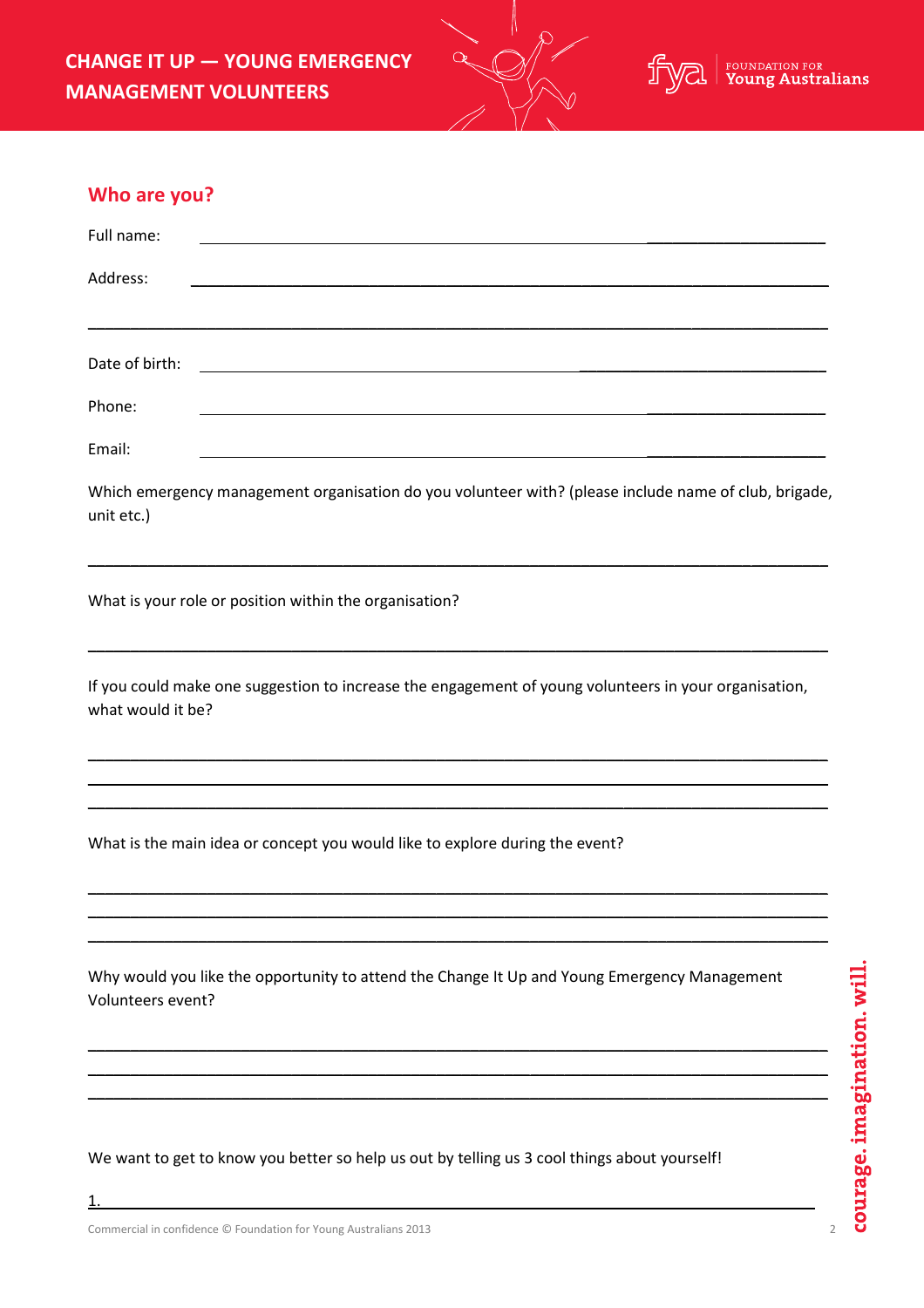**CHANGE IT UP — YOUNG EMERGENCY MANAGEMENT VOLUNTEERS**



| We want you to be supported through the application process. Please provide details of a referee from<br>your organisation who can recommend your application: |
|----------------------------------------------------------------------------------------------------------------------------------------------------------------|
|                                                                                                                                                                |
|                                                                                                                                                                |

Phone: \_\_\_\_\_\_\_\_\_\_\_\_\_\_\_\_\_\_\_\_\_\_\_\_\_\_\_\_

**Please fill out this form on your computer and email back to**  Zoe Kenyon [zoe.kenyon@afac.com.au](mailto:zoe.kenyon@afac.com.au)

## **OR, print this form and post to:**

ATT: Zoe Kenyon AFAC Level 5, 340 Albert St East Melbourne Victoria 3002

# **Applications close 5pm Friday 28 February.**

### **Have any questions about your application?**

Check out the Q&A on page 4, it provides further guidance on how to fill in this form and the details of the event. If you're still unsure you can contact Zoe Kenyon at AFAC via email at [zoe.kenyon@afac.com.au.](mailto:zoe.kenyon@afac.com.au)

Thank you for taking the time and effort to complete this application.

Best of luck!

Zoe Kenyon On behalf of The AEMVF and the Change It Up team



An Australian Government Initiative



AUSTRALIAN EMERGENCY MANAGEMENT VOLUNTEER FORUM